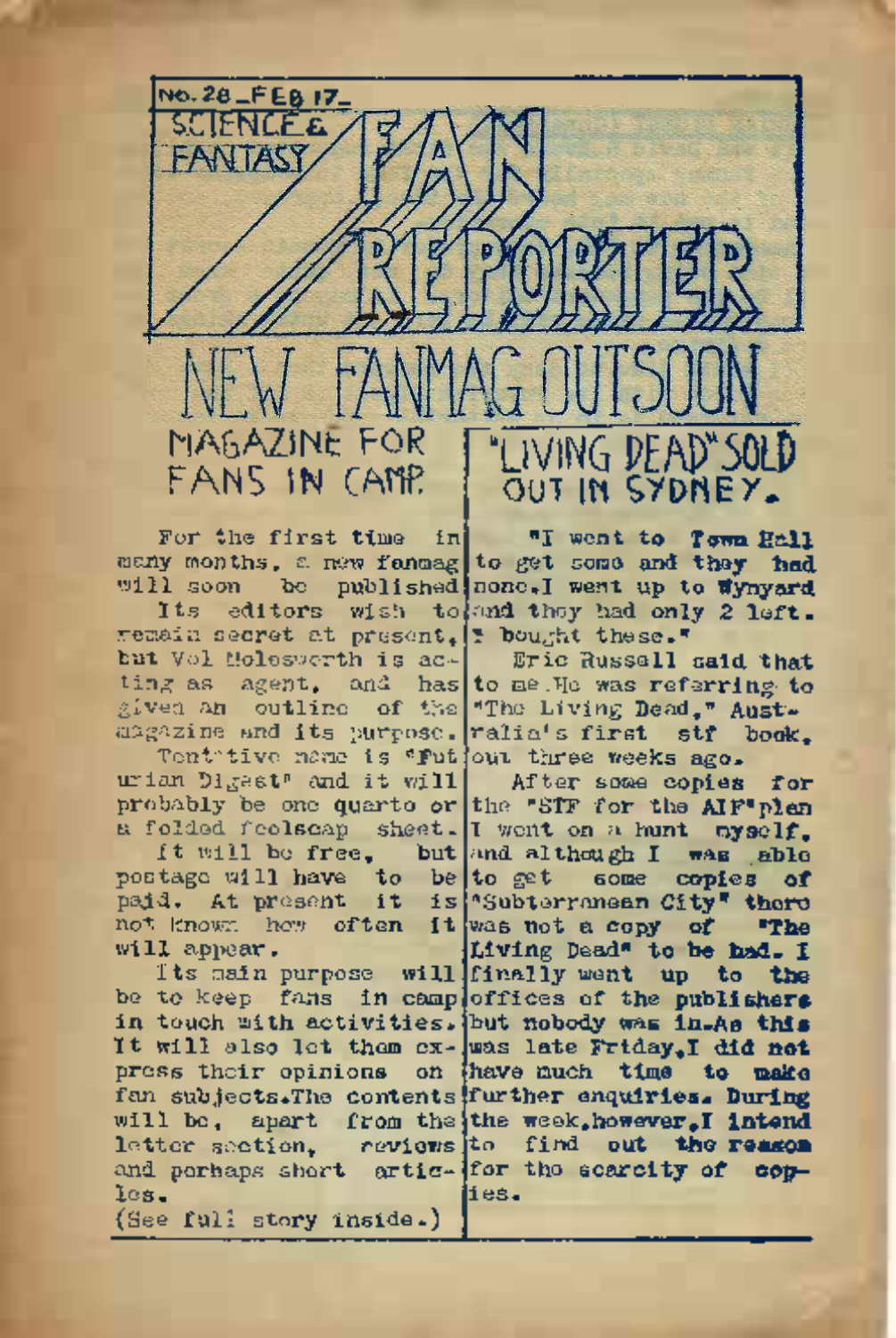PAGE TWO. S.F.F. REPORTER.

FUTURIAN DIGEST (Continued)

It was David R.Evans who first suggested publishing a fanmag specially for the fans in camp.The editors of the new mag heard the idea, approved, and decided to put it into operation.

According to  $\sqrt{01}$ , they prefer to remain secret for the time being because they do not quite know who will be the permanent editors. It may be a group and it may not so names will be left out until things are more definite.

(I would like to deny the rumours that I have anything to do with it. Futurian Digest is NOT the magazine referred to in an editorial a few weeks back. I krew nothing about it until I was told by Vol Molesworth last week.)

The editor\*s idea is **to** give the fans in camp <sup>a</sup> means of keeping in touch with the active fan group.<br>At present there is no fannag that does that ade-At present there is no fanmag that does that quately. Futurian Digest will give them news of all the important happenings, plus a letter column whore they might express their views.The reviews of stories and such will keep them up-te-date with the pro side of stf.

Late last week Vol said he was on his way to buy the stencil for the first issue. He also mentioned a printed block which may be used as a title. Otherwise illustrations will be very rare.

The first issue should be out very shortly. I may have more details next we£k.

#### FANS IN CAMP.

Four old-time fans, Bert Castellari, Bill Veney, Ralph Smith and Ken Jeffreys are all in the one camp, at Rutherford. They may be contacted through Bert, whose address is N223985, Tpr. B.F» Castellari, No.3 Troop, H.Q. Squadron, 1st. Lt. Horse Machine Gun Regiment, Military Camp, Rutherford. If you can ever get **an** envelope large enough to take that address, there will be plenty of room inside for letters to the others.

Vol Molesworth roccived two very interesting letters from Bill Symonds, new reader in camp.

Celin Roden goes for his medical this week.(If you are interested in Reporter, it will probably fold up if I go into camp in the next month or so.CR).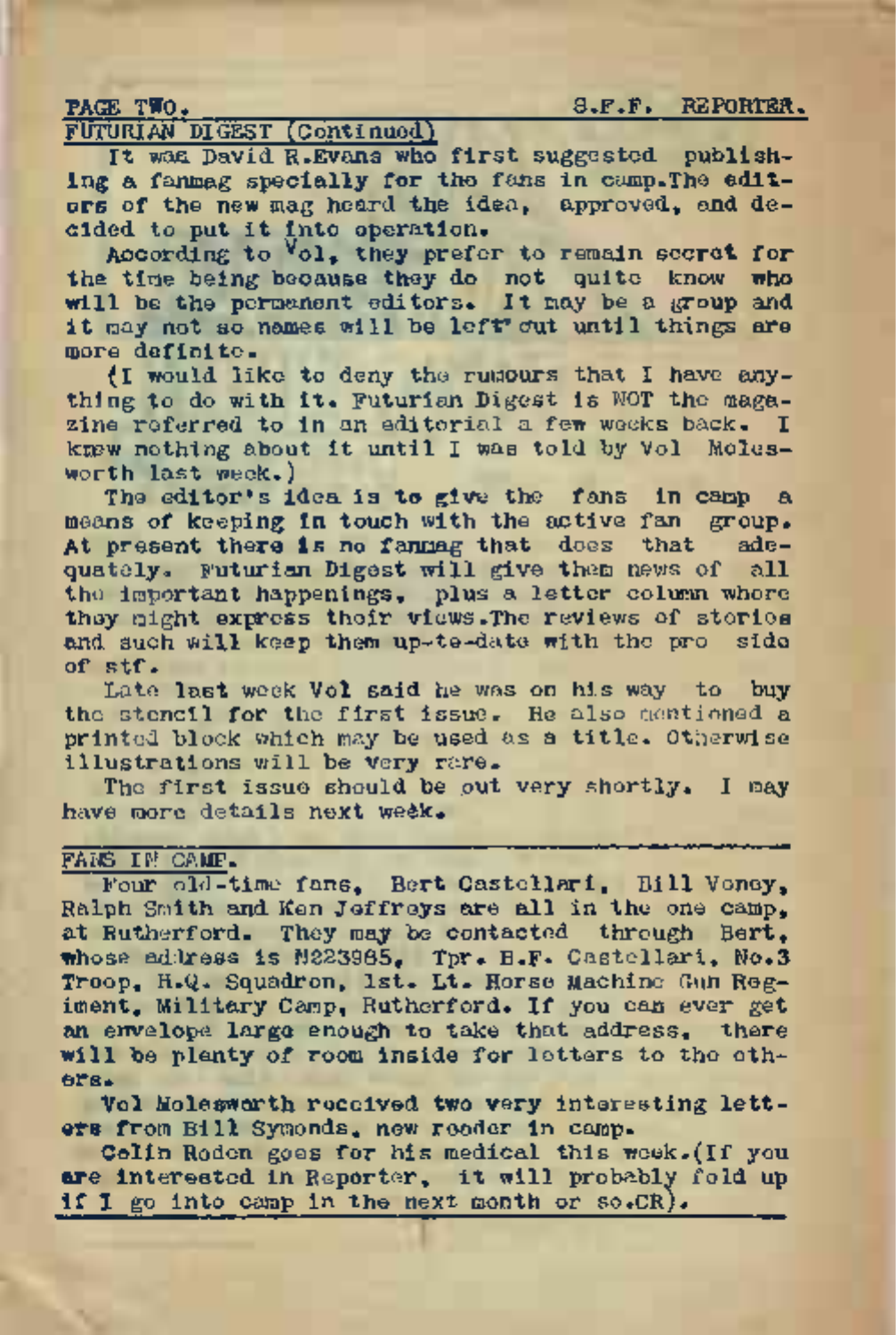S.F.F. REPORTER. **FRAGE THWEISE** 

# FANDOM AT RANDOM. STF FOR THE AIF.

As this is writton before the FSS meeting **on Sun**day, <sup>I</sup> cannot tell you qf any further developments **in** the scheme.

Out buying magazines, <sup>I</sup> was unable, as <sup>I</sup> **soX< be**fore, to secure any copies of "The Living Dead."

# VOL\*S MINUTES BOUND

Carefully taking them out of his brief case. Vol Molesworth unwrapped the tissue paper and brought **to** light a blue covered volume. Thus <sup>I</sup> got my first **look** at the bound volume of the condensed minutes.

They are extremely neat and a credit to **Vol and** Ted Russell, who did the binding. They are **cross In\*** dexed, and have <sup>a</sup>space at the end for notes, **if such** are necessary.

Ted is still at work on the official **minutes.**

### DRE SAYS.

Dave Evans informs us that the editor of the **Curr**awong stf books used to publish "Flame"a general **fie\*** tion magazine of a few years back. Alan **Connell had** stories in it, and Mr. Evans also submitted a manuscri pt.

A comment on editors. When <sup>I</sup> first wont **to** see **Mr.** Gardner, it took me five tries before <sup>I</sup> got **him. The** first four times ho was out. Then I went to see him again,it took me five tries once more.The first **time** I went to see Currawong, nobody was there.

Question: Do I have to go there four more **times** before I'll see anyone?????

# THINGS TO COME.

Fans in Sydney are making an effort to have<sup>s</sup>Things to Come" revived,and are concentrating their **requests** on the Variety theatre,Sydney'<sup>s</sup> revival show. **Nothing** definite has come of it yet.

# FSS DOINGS.

Last FSS meeting was on Sunday, Feb. 15, **at Vol\*9** home. David R. Evans was present as guest. (Due to other arrangements,ie, work, this has **to be** written before the meeting, so no details **can be** cluded in this issue. Till be in next issue, though.